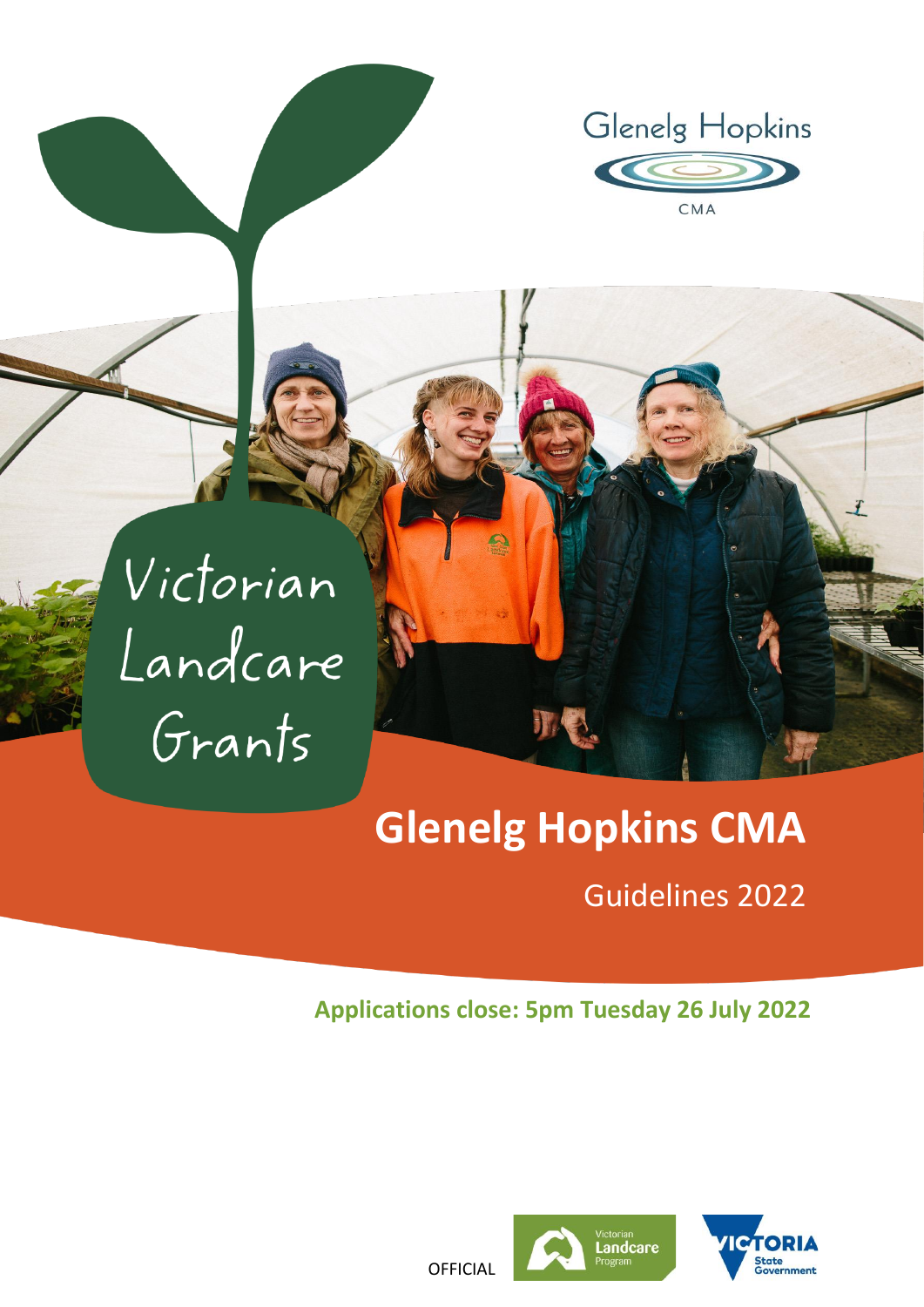# **Acknowledgements**

#### **Acknowledgment**

We acknowledge and respect Victorian Traditional Owners as the original custodians of Victoria's land and waters, their unique ability to care for Country and deep spiritual connection to it. We honour Elders past and present whose knowledge and wisdom has ensured the continuation of culture and traditional practices.

We are committed to genuinely partner, and meaningfully engage, with Victoria's Traditional Owners and Aboriginal communities to support the protection of Country, the maintenance of spiritual and cultural practices and their broader aspirations in the 21st century and beyond.



# **Our commitment to inclusion and diversity**

The Victoria Landcare Program supports liveable, inclusive and sustainable communities. The Victorian Landcare Program supports a Landcare and environmental volunteering culture that is diverse in ability, gender, sexuality, age, socio-economic status, and cultural and linguistic background. The Victorian Landcare Program believes everyone has the right to feel safe, welcome and have their life experience valued. Fostering diversity and inclusion helps people to learn from each other and develop new ways to work effectively.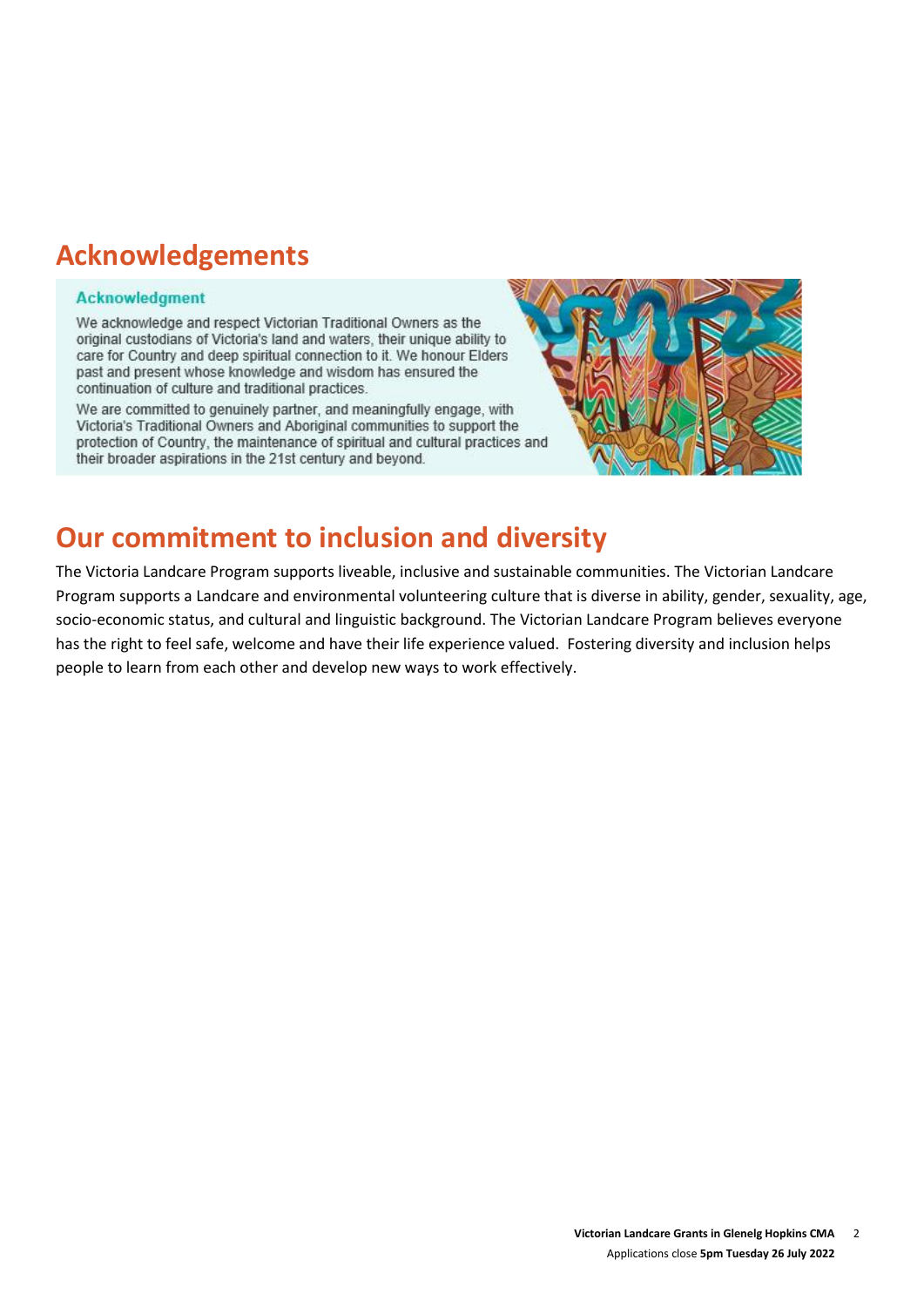# **Victorian Landcare Grants in Glenelg Hopkins CMA**

#### **What are the Victorian Landcare Grants?**

The Victorian Government is providing funding to support Landcare and environmental volunteer groups and networks undertaking on-ground works, education and capacity building projects to protect and restore our land and natural environment.

The objectives of the Victorian Landcare Grants are:

- To fund projects that address local, regional and state land and environment priorities through delivery of:
	- On-ground works
	- Capacity building activities
	- Community education and engagement
- To sustain Landcare and other environmental volunteer groups and networks by providing support grants, particularly for groups whose continuing existence will benefit from this support.

#### **How much funding is available?**

A total of \$3.35 million is available for project and support grants across Victoria.

#### **What type of grants are available?**

#### **Project Grants**

Up to **\$20,000** may be provided to eligible groups and networks for:

o On-ground works, capacity building activities, community education and engagement that protects, or improves natural assets such as native vegetation, native fauna, waterways, wetlands and soils.

Note: Projects must be completed and reported on by 30 November 2023

To apply for a Project Grant read these guidelines before

More than one application can be submitted.

#### **Support Grants**

Up to **\$500** may be provided to eligible groups and networks for start-up and support funding for:

o Assistance with costs such as insurance, incorporation and operational needs, or meetings and events or newsletters, websites and other communication.

Note: groups and networks can apply for both Support and Project Grants, however if successful in receiving a Project Grant they will not receive a Support Grant.

To apply for a Support Grant complete the application form at <https://delwp.smartygrants.com.au/GHCMA2022VLG>

<https://delwp.smartygrants.com.au/GHCMA2022VLG>

#### **When do applications close?**

completing the application form at

Applications close at 5pm on **Tuesday 26 July 2022**.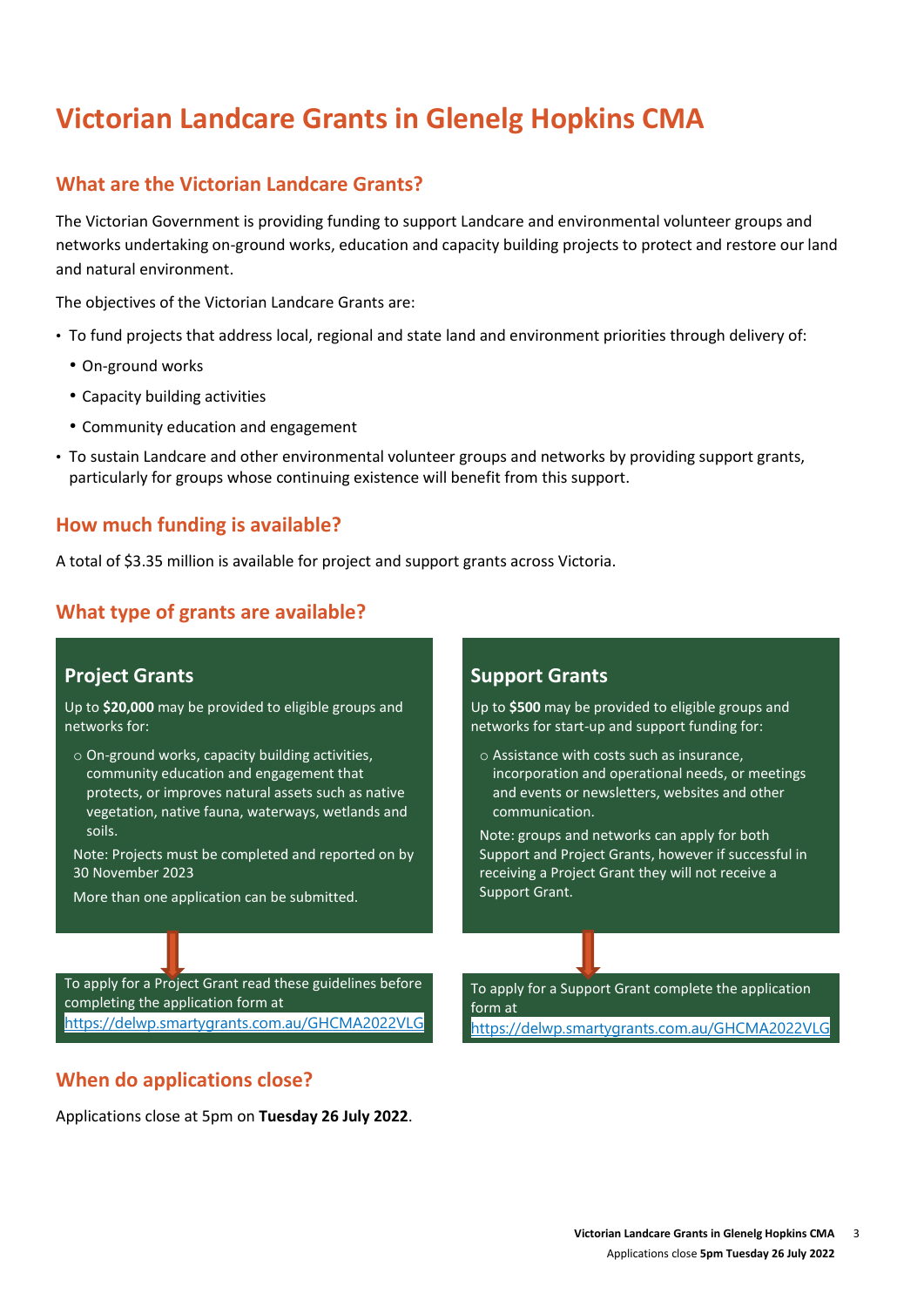# **Eligibility Requirements**

### **Who can apply?**

Victorian Landcare and environmental volunteer groups and networks that are community-based and have a focus on on-ground land and natural environment improvement work are eligible to apply. This includes Landcare groups and networks, Friends of groups, Conservation Management Networks, Coastcare groups and Aboriginal groups and organisations working on Country.

To be eligible, applicants must be either:

- an incorporated association registered through Consumer Affairs Victoria
- affiliated with Landcare Victoria Incorporated as a member group
- registered as a not-for-profit organisation with the Australian Charities and Not-for-profits Commission (ACNC)
- an incorporated association registered through the [Office of the Registrar of Indigenous Corporations.](https://www.oric.gov.au/start-corporation/registration-options)

Applicants must also:

• Hold insurance sufficient to safeguard volunteers and participants involved in the funded activities, including public liability insurance of at least \$10 million and personal accident insurance.

Groups and networks that do not meet the above requirements can still apply for funding but must operate under the auspices of a sponsor organisation that meets these requirements. You will be required to supply written approval (such as supporting letter) from your sponsor (auspice) as part of your application. See 'Do we need a sponsor (auspice)' on page 10.

#### **Who cannot apply?**

**Ineligible applicants** include Commonwealth Government agencies, private companies, private individuals, Catchment Management Authorities, industry bodies, State Government statutory bodies/authorities, water authorities and Local Government.

Previous recipients of VLG funding with outstanding reporting requirements are ineligible for further funding until reporting requirements are met.

#### **2022 Group Health Survey**

All groups that apply for a project or support grant **must complete the 2022 Group Health Survey** as part of the application form.

The information provided by this annual survey is vital for understanding the health of Landcare and other environmental volunteer groups and networks across Victoria and is used in Catchment Management Authority (CMA) and Victorian Government planning, reporting and communications.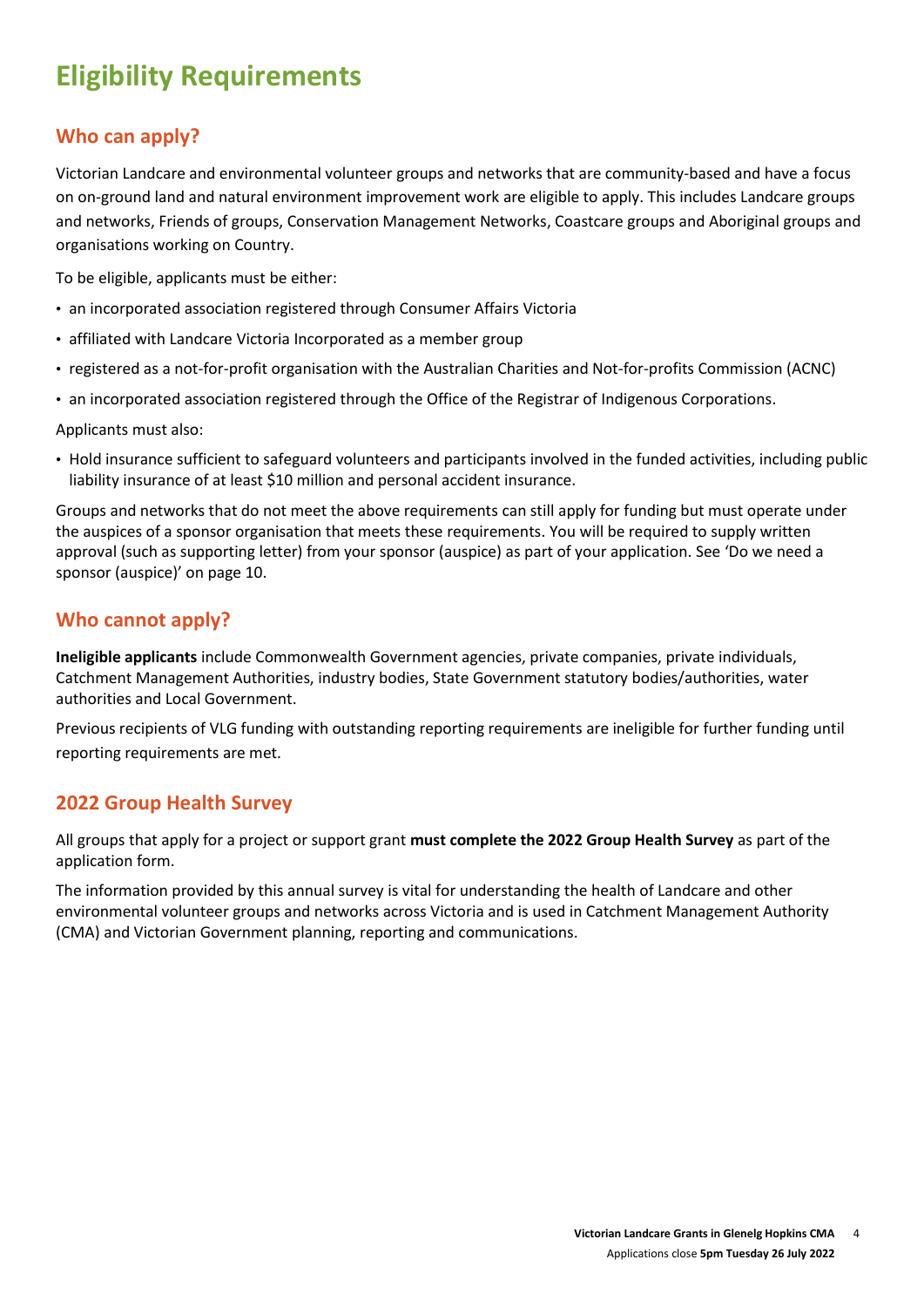# **Project Grant Requirements**

### **What will be funded?**

These grants will fund projects **up to \$20,000** that:

- Are delivered within the Glenelg Hopkins CMA region
- Deliver activities to protect or improve natural assets such as native vegetation, native fauna, waterways, wetlands and soils including:
	- **On-ground works** such as weed control, pest plant and animal control, protective fencing, revegetation, artificial habitat, soil stabilisation (conditions apply to some works – see 'What will not be funded' below)
	- **Community capacity building**, education and engagement activities such as property planning courses, field days, education events, demonstration sites, knowledge-gathering (e.g. surveys)
- Meet the following conditions:
	- **Project management** costs are not to exceed 15% of the total funding requested.
	- Total cost of **capital items and equipment** are not to exceed \$3,000. You will need to demonstrate a clear need and community benefit for any capital items included in your budget. Capital items will need to become a registered asset of the applicant group or auspice organisation.
	- Ensuring that **health and safety, cultural heritage and biodiversity impacts** have been taken into account, particularly for eligible activities that have the potential for harm such as warren/den ripping.
	- Can be completed and reported on no later than 30 November 2023.

More than one project grant application can be submitted by a group/network.

**Value for money** will be considered in the assessment process. You will need to demonstrate that all activities and budget items are necessary for the success of the project and that the amounts requested are reasonable. Projects that include in-kind contributions including time, resources or funds will demonstrate greater value for money.

It is recommended that projects are designed to be **scalable** to allow partial funding in the event that full funding is not available for all projects. Generally, higher scoring projects will be funded, however the Regional Assessment Panel will also consider:

- overall mix of project types, locations and geographic coverage
- overall mix of groups/networks to be supported

Contact your Regional Landcare Coordinator (details below) to discuss your project before submitting an application. They will provide further advice and guidance on regional priorities to help you prepare your application.

### **What will not be funded?**

The following activities will not be funded:

- Amenity and beautification projects
- Shooting, poisoning, trapping, explosive or fumigation methods for pest animal control. This includes engaging a contractor to undertake these activities
- Boundary fencing
- Barbed wire fencing
- Non-indigenous vegetation
- Vegetation corridors less than 10 metres wide. Minimum project width of 10 metres is required (minimum 10 metres from the top of the bank in riparian areas)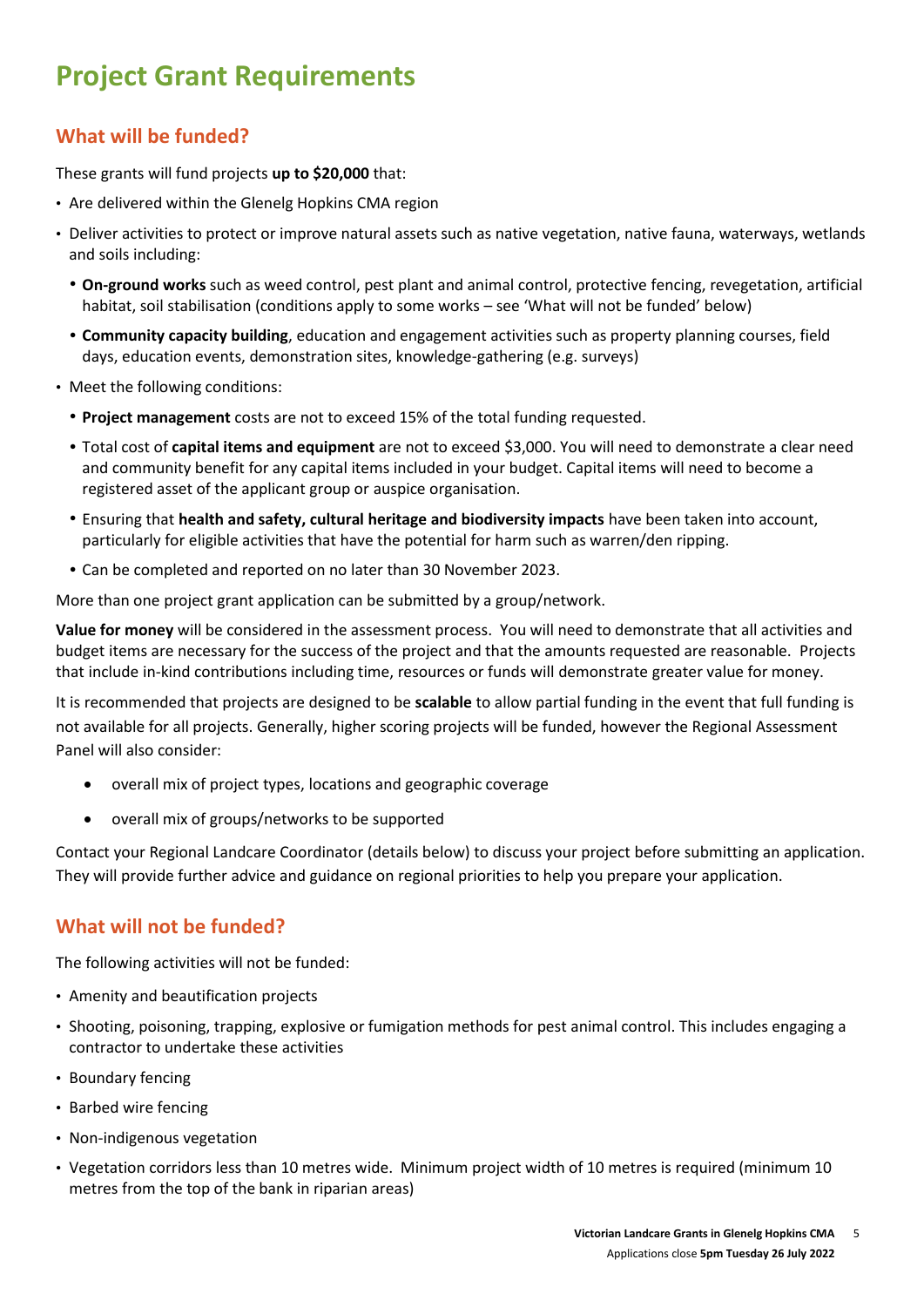- Purchase of capital items over \$3,000
- Project management or administration costs that collectively total more than 15% of total funding requested
- Computers, laptops, and smartphones
- Purchase of goods for competitions, prizes, giveaways, vouchers, or alcohol
- Any other action of activity determined by the Regional Assessment Panel through the assessment process to be an inappropriate or unsuitable use of the funds.

#### **Project location and mapping**

Projects can be on private or public land in Victoria.

Applicants will need to map the location(s) of the on-ground component of their project, and label their project sites with a site ID, if working on more than one site. Applicants must use the mapping tools as outlined in the guidance document [HERE](https://www.ghcma.vic.gov.au/get-involved/grants-tenders/) and attach the map to their application.

#### **Aboriginal Cultural Heritage**

Aboriginal Cultural Heritage in Victoria including Aboriginal Intangible Heritage (traditional practices and knowledge), Aboriginal sites, places and objects are protected under the *Aboriginal Heritage Act 2006* and *Aboriginal Heritage Act Regulations 2018*. It is the responsibility of us, as the carers of the land, to respect, understand, and protect our Aboriginal Heritage.

It is recommended that applicants conduct an Aboriginal Cultural Heritage check early in the planning stage. This can be done through the relevant Registered Aboriginal Party or the Aboriginal Victoria Heritage Operations Team.

To determine if your planned project is within an identified area of cultural heritage sensitivity, you will need to look at the [online mapping tool,](https://achris.vic.gov.au/#/onlinemap) which can be found on the [Aboriginal Victoria website](https://www.vic.gov.au/aboriginalvictoria.html) under th[e Heritage section.](https://www.aboriginalvictoria.vic.gov.au/aboriginal-culture-and-heritage)

If your proposed project site is within an area of Cultural Heritage sensitivity, please refer to th[e Aboriginal Victoria](https://www.vic.gov.au/aboriginalvictoria.html)  [website](https://www.vic.gov.au/aboriginalvictoria.html) under the [Heritage section](https://www.aboriginalvictoria.vic.gov.au/aboriginal-culture-and-heritage) for further information.

If your project is not within an area of cultural heritage sensitivity, this does not guarantee there are no Aboriginal sites in the area – If an unregistered Aboriginal site is found during the delivery of your project, you must STOP IMMEDIATELY and contact Aboriginal Victoria on 1800 762 003.

For further guidance please follow th[e Aboriginal Cultural Heritage Guide.](https://www.landcarevic.org.au/assets/Uploads/Aboriginal-Cultural-Heritage-Guide-FINAL-Jan2020-Online.pdf) If a Cultural Heritage Permit is required, you may need to include budget in your grant application and allow 30 days to complete the permit process. For more information contact your Regional Landcare Coordinator, Registered Aboriginal Party or Aboriginal Victoria.

### **Do I need to contribute towards my project's budget?**

You need to provide evidence of any funding you have gained from other sources and any in-kind contributions you will make to the project. This will help you to demonstrate that your project represents good value for money. Funding and in-kind contributions can include a combination of:

- Volunteer time dedicated to the project costed at \$40 per hour (including project planning, organising and delivery)
- In-kind support e.g. photocopying, loan of equipment (at no cost), donation of materials
- Staff time allocated to completing the project, where the salary comes from another source
- Funding from other sources e.g. donations, philanthropic grants program.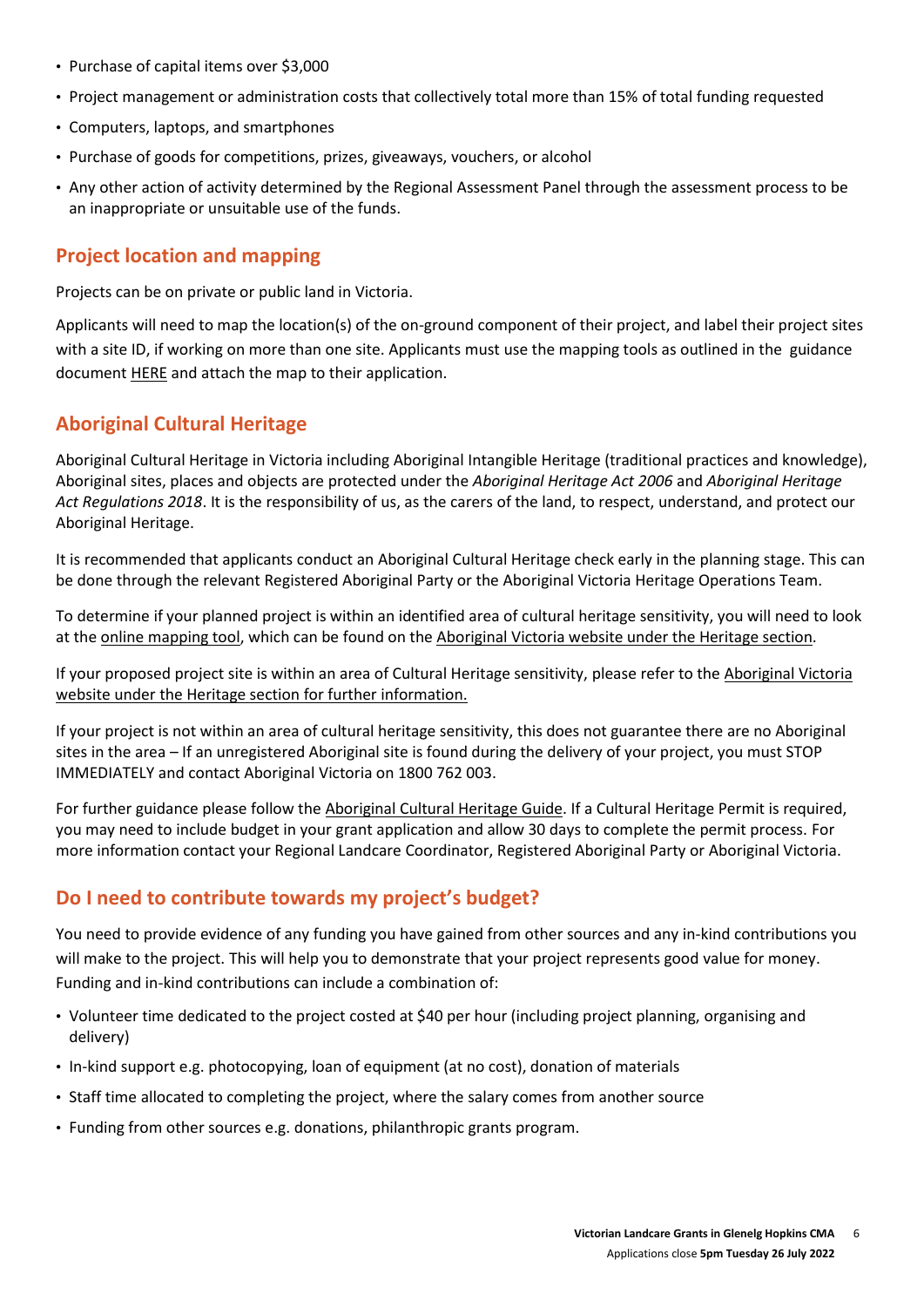#### **Project assessment**

Project Grant applications will be assessed by a Regional Assessment Panel. This panel will consider the contribution a project makes in terms of:

- protection and restoration of land and environment in accordance with local and regional priorities
- community engagement and capacity-building
- demonstrated need and community benefit
- project design and group/network capacity to deliver
- value for money

More details are provided in Appendix 2 on page 10.

# **How do I apply?**

Applications are to be submitted through the online grant application system called SmartyGrants. You can save your application and work on it until you are ready to submit it. We recommend that you start your application as early as possible.

Your online application can only be accessed by one set of login details. We recommend that you sign up to SmartyGrants with a generic group email, if you have one, and provide the email address and password to all individuals you wish to contribute to the application.

It is recommended that you use a computer with broadband internet access to complete your application. If you are using dial-up internet access you may find that information in your application is lost if the internet connection drops out. Computers with broadband internet are available for use at public libraries. Support in the use of computer and internet technology is also often available.

If internet connectivity is an issue in your area, a pdf of the application form can be supplied. Please contact the Regional Landcare Coordinator for your region to obtain the pdf. This will allow you to review the questions and prepare answers offline. Please note, the online form uses conditional logic, so only relevant questions will appear based on your responses, whereas the pdf contains all questions.

Hard-copy applications will not be accepted - applications must be submitted online. If working offline, you will need to copy and paste your prepared responses into the online application form to submit.

#### **[APPLY HERE](file://///UXENSVR/%7bFD34A37F%7d/EXT/PW/To%20apply%20for%20a%20Support%20Grant%20complete%20the%20application%20form%20at%20https:/delwp.smartygrants.com.au/GHCMA2022VLG)**

#### **Questions**

For any queries and to discuss your application please contact:

Tony Lithgow

Regional Landcare Coordinator

Glenelg Hopkins CMA

[t.lithgow@ghcma.vic.gov.au](mailto:t.lithgow@ghcma.vic.gov.au)

(03) 5571 2526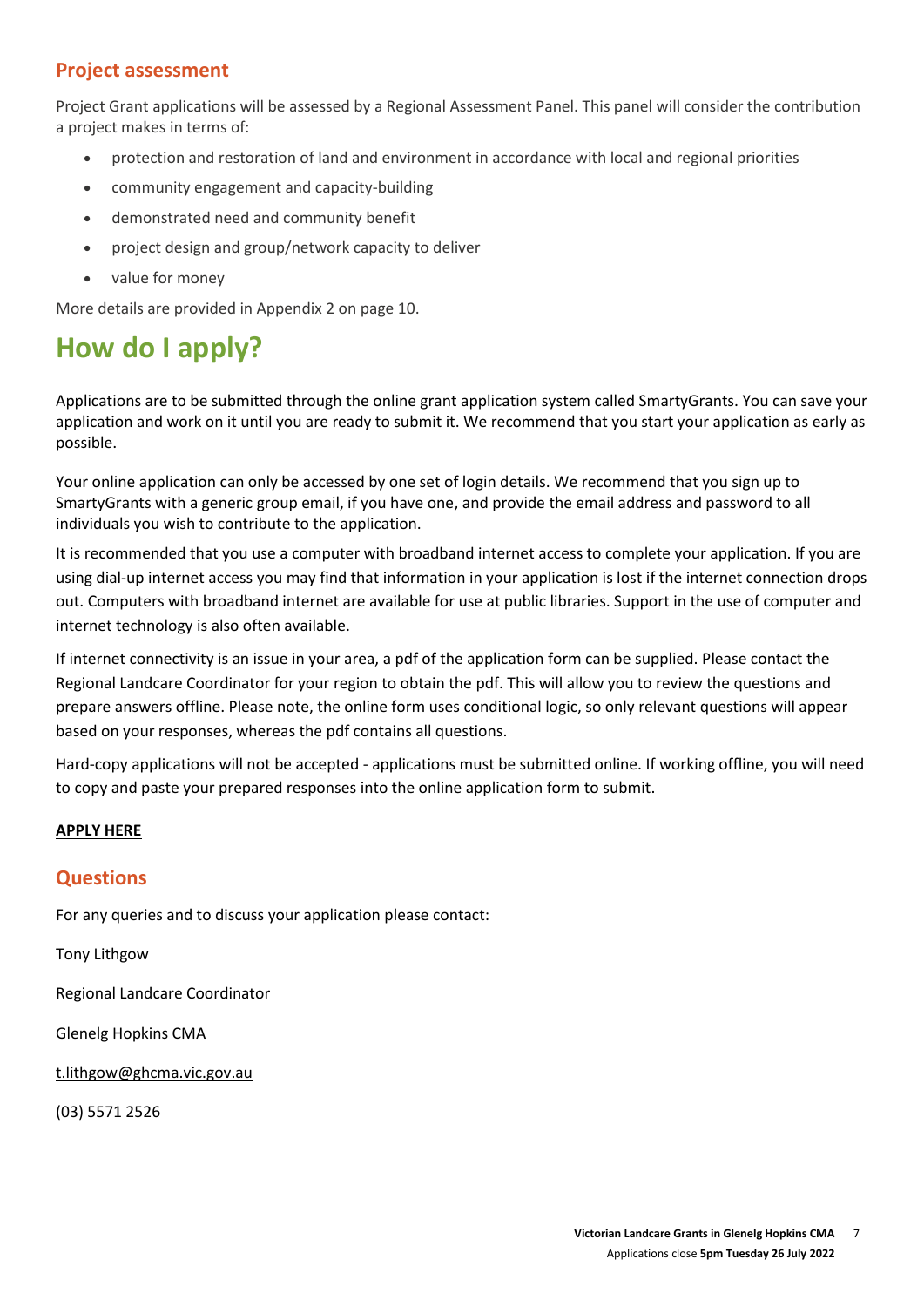# **Appendix 1: Useful information and resources**

### **Regional Catchment Strategy**

The Glenelg Hopkins Regional Catchment Strategy [\(https://glenelghopkins.rcs.vic.gov.au/p](https://glenelghopkins.rcs.vic.gov.au/)rovides an integrated planning framework for managing land, water, and biodiversity resources, and sets out regional objectives and priorities for their protection and improvement. Applicants should design their projects to make clear contributions towards Regional Catchment Strategy objectives and priorities.

#### **[Protecting Victoria's Envir](https://www.environment.vic.gov.au/biodiversity/biodiversity-plan)onment – Biodiversity 2037**

[Protecting Victoria's Environment –](http://www.environment.vic.gov.au/biodiversity/biodiversity-plan) Biodiversity 2037 is Victoria's plan to stop the decline of our native plants and animals and improve the natural environment, so it is healthy, valued and actively cared for. Find out more about how the plan is being implemented [here.](https://www.environment.vic.gov.au/biodiversity/Implementing-Biodiversity-2037)

**[Naturekit](https://www.environment.vic.gov.au/biodiversity/naturekit)** is a free online mapping and data exploration tool that displays biodiversity information and supports investment and management decisions to deliver Biodiversity 2037. It includes the **[Strategic Management Prospects](https://www.environment.vic.gov.au/biodiversity/natureprint)**  [\(SMP\)](https://www.environment.vic.gov.au/biodiversity/natureprint) decision support tool. SMP assesses the cost-effectiveness of landscape scale actions across Victoria and compares the benefit these actions will have for the species at each location, helping to inform priority actions. To do this, it combines evidence-based models for thousands of plant and animal habitats, major threats to their survival, and indicative costs of management. SMP can be a useful resource when considering the potential biodiversity benefits of landscape-scale management actions at a location.

### **Biodiversity Response Planning - Focus Landscapes**

Applicants are encouraged to consider the Focus Landscapes maps and fact sheets prepared by DELWP regional staff with stakeholders in 2020. Biodiversity Response Planning is an area-based planning approach to biodiversity conservation in Victoria.

Use the link below to locate your project in or near a Focus Landscape.

Fact Sheets are available that describe each Focus Landscape, including the species or communities that occur there, threats, and actions to take that will achieve the most outcomes for biodiversity in that landscape. Use the Fact Sheets to help design your project.

The Fact Sheets and Focus Landscapes Interactive Map can be found on th[e Biodiversity Response Planning](https://www.environment.vic.gov.au/biodiversity/working-together-for-biodiversity) – [Working together for biodiversity website.](https://www.environment.vic.gov.au/biodiversity/working-together-for-biodiversity)

### **Volunteering for Nature – Environmental Volunteering Plan**

The Volunteering for Nature – [Environmental Volunteering Plan](https://www.environment.vic.gov.au/environmental-volunteering/volunteering) (2018) addresses the opportunities, challenges and changing needs of the environmental volunteering sector to help volunteers do more for nature when, where and how it suits them.

#### **Invasive Plants and Animals Policy Framework**

The [Invasive Plants and Animals Policy Framework](https://agriculture.vic.gov.au/biosecurity/protecting-victoria/legislation-policy-and-permits/invasive-plants-and-animals-policy-framework) represents the Victorian Government's approach to managing existing and potential invasive species across the state. The framework expands the Victorian Government's vision for what invasive species management can achieve for the Victorian community.

### **Aboriginal Cultural Heritage Resources**

[Aboriginal Cultural Heritage Guide](http://www.landcarevic.org.au/assets/Uploads/Aboriginal-Cultural-Heritage-Guide-FINAL-Jan2020-Online.pdf)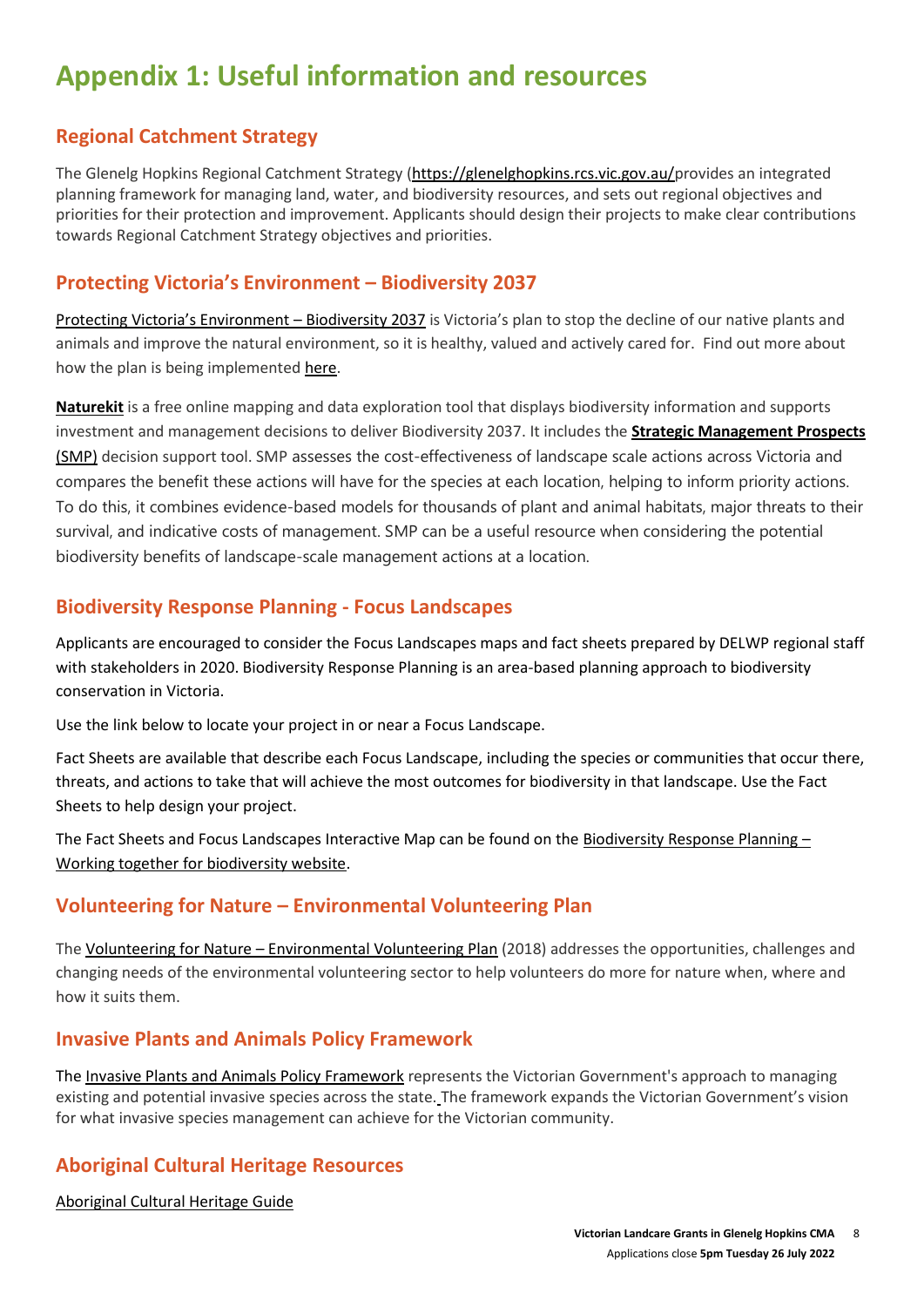[Cultural Heritage Sensitivity](http://www.aboriginalvictoria.vic.gov.au/cultural-heritage-sensitivity)

[Online Map Tool](https://achris.vic.gov.au/#/dashboard)

[Registered Aboriginal Parties](http://www.aboriginalheritagecouncil.vic.gov.au/victorias-current-registered-aboriginal-parties)

### **Occupational Health and Safety**

You must have a safe system of work in place for your project to protect the health and safety of your group, volunteers, and anyone else on your project site.

You can find resources on OHS tailored to community groups on:

- [Victorian Landcare Gateway](http://www.landcarevic.org.au/resources/health-and-safety/)
- [Victorian Workcover Authority](https://www.worksafe.vic.gov.au/)

#### **Landowner and land manager support**

All projects that involve on-ground works will need support from the landowner or land manager.

Projects that involve events or community activities also require landowner approval.

If your project is on land owned or managed by more than one organisation or person, you will need support from each separate landowner or land manager.

**Public land** – including Parks Victoria, local council, and DELWP. For the grant application, a letter or email demonstrating in-principle support is sufficient. If your project is successful in receiving funding, you will need to seek formal approval before works start. Formal approval may take time – ensure you have taken this into account when designing your project. Check whether any permits are required and whether there will be a cost for this.

You need to provide evidence of land manager consent/support in your application. For advice about land manager consent please refer to relevant contacts for:

- parks and reserves contact **Parks Victoria** on 13 1963 or your local Parks Victoria staff
- **Crown land** contact DELWP on 136 186 or through your [local DELWP](file:///C:/Users/ed0N/AppData/Local/Microsoft/Windows/INetCache/Content.Outlook/V2GQZPR2/www2.delwp.vic.gov.au/communities-and-regions/regions-and-locations) office
- Local government reserves contact [planning staff for council](http://www.knowyourcouncil.vic.gov.au/)-owned land

**Private land** - you will need to list landowner details (name and address) in your application for all private properties where on-ground works will be taking place. If your application is successful, you will be required to confirm that you can provide, upon request, evidence of private landowner's consent for on-ground works to take place.

#### **Child Safe Standards**

New Child Safe Standards apply in Victoria. The Victorian Government has zero tolerance for child abuse and is committed to ensuring the safety of children and takes deliberate steps to protect children from physical, sexual, emotional, psychological, and cultural abuse, and neglect and create a culturally safe environment for all children.

Organisations operating in Victoria, including community‐based organisations, that provide service or facilities where children are involved are required to meet new Child Safe Standards from the beginning of 2017. More information on the child safe standards can be found on the [Commission for Children and Young People website.](https://ccyp.vic.gov.au/child-safety/being-a-child-safe-organisation/the-child-safe-standards/)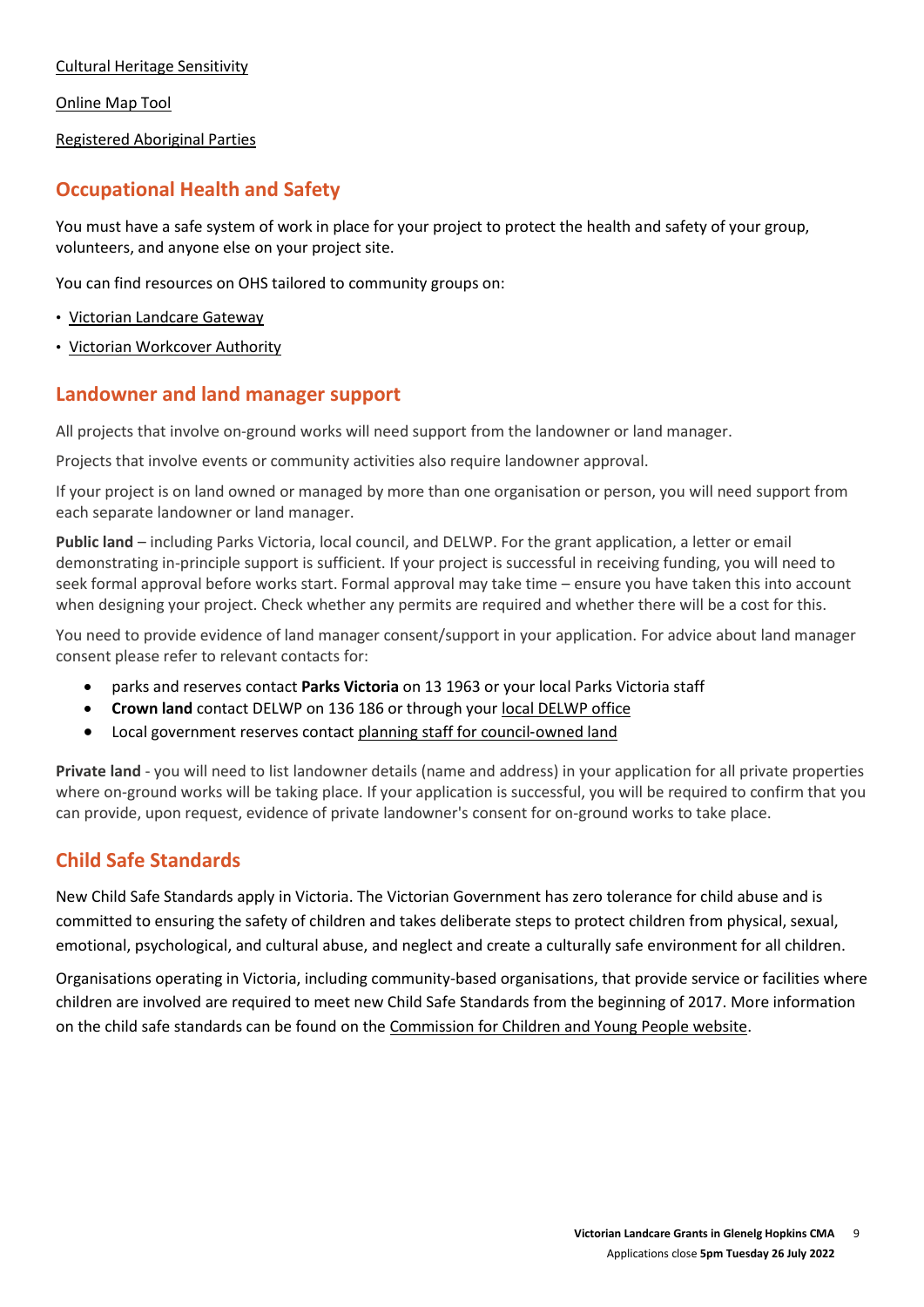### **Coronavirus (COVID-19)**

We ask that you continue to follow public health measures, advice and restrictions when planning and implementing your project. Stay informed at [coronavirus.vic.gov.au.](http://coronavirus.vic.gov.au/)

### **Do we need a sponsor (auspice)?**

Applicant organisations who do not meet the eligibility requirements, as stated in these guidelines, will need to partner with another organisation, known as an auspice, to act as a project sponsor organisation.

Applicant organisations will need approval from the sponsor organisation before applying for a Victorian Landcare Grant, as that organisation will be legally responsible for delivery and administering the grant on behalf of the applicant.

If your application is successful, the sponsor organisation will be required to sign the funding agreement and manage the grant funding.

#### **A sponsor organisation must:**

- be either an incorporated association registered with Consumer Affairs Victoria, a State Government/ statutory bodies/authority, or registered as a not-for-profit with the Australian Charities and Not for Profit Commission
- hold insurance sufficient to safeguard volunteers and participants involved in the funded activities, including public liability insurance of at least \$10 million and personal accident insurance
- approve of the project and be willing to take responsibility for the management and safety of the volunteers and participants involved in the funded activities
- sign the funding agreement and receive the grant payment
- be responsible for the delivery and reporting on the project

#### **Potential auspice organisations may include:**

- local governments
- state government agencies, e.g. Parks Victoria
- statutory authorities
- umbrella not-for-profit associations, e.g. Landcare Victoria Incorporated, or community networks in your area

Applicant organisations who meet all the eligibility criteria on their own do not require an auspice.

#### **Incorporation or registration to meet eligibility requirements**

Your organisation may become:

- affiliated wit[h Landcare Victoria Incorporated](http://www.lvi.org.au/) as a member group. For more information contact Landcare Victoria Incorporated on **P.** 9207 5527 **F.** 9207 5500 **E.** [info@lvi.org.au.](mailto:info@lvi.org.au)
- an incorporated association registered through [Consumer Affairs Victoria.](http://www.consumer.vic.gov.au/clubs-and-fundraising/incorporated-associations)
- registered as a not-for-profit organisation with the [Australian Charities and Not-for-profits Commission](https://www.acnc.gov.au/)
- an incorporated association registered through the [Office of the Registrar of Indigenous Corporations.](https://www.oric.gov.au/start-corporation/registration-options)

#### **GST**

The maximum grant available for a project is \$20,000 GST free.

All CMA payments require payment of GST to GST registered organisations.

*As an example, two groups apply for a \$20,000 grant.*

Group A is not registered for GST and Group B is registered for GST. Group A will invoice the CMA and receive \$20,000. Group B will invoice the CMA for \$22,000 (inc. GST) and claim a GST credit back through the ATO.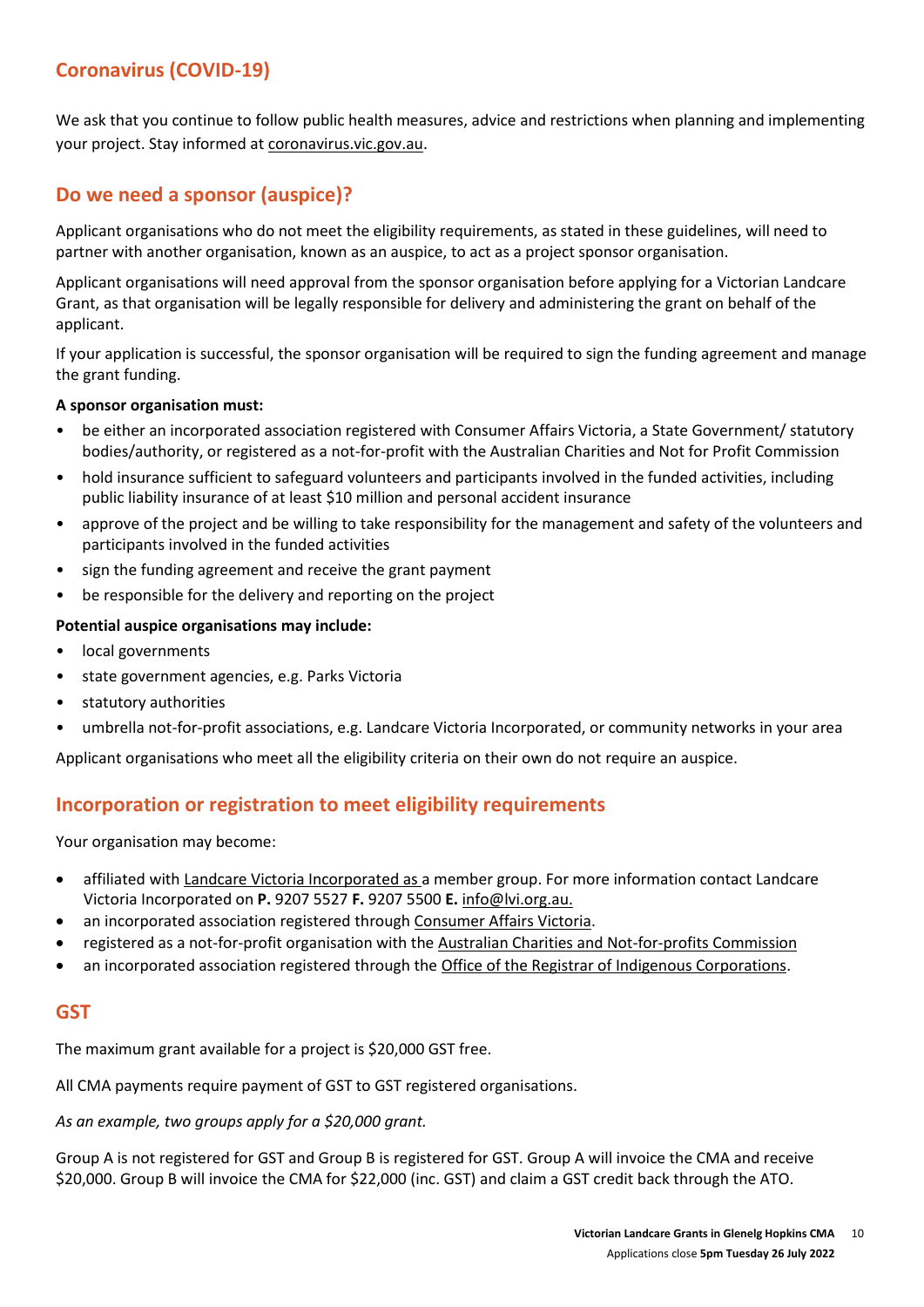A group or network will need to work out the costs of the project that need to be funded by the grant (to a maximum of \$20,000). This may include taxable supply items such as plants and materials which include a GST charge. In the project budget you will need to include each item for which you are requesting grant funding and its total cost.

# **Appendix 2: How will applications be assessed?**

Eligible Project Grant applications will be assessed by a Regional Assessment Panel against the criteria below.

#### **Assessment criteria**

#### **Table 1. Assessment Criteria Project Grants**

| <b>Criteria</b>                                      | Value | <b>Description</b>                                                                                                                                                                                                                                                                                                                                                                                   |
|------------------------------------------------------|-------|------------------------------------------------------------------------------------------------------------------------------------------------------------------------------------------------------------------------------------------------------------------------------------------------------------------------------------------------------------------------------------------------------|
| Land and environment<br>outcome                      | 20%   | The extent to which the project contributes to protection and restoration<br>of land and environment.                                                                                                                                                                                                                                                                                                |
| <b>Community engagement</b><br>and capacity building | 20%   | The extent to which the project engages and builds on the capacity of the<br>group and/or volunteers and/or Traditional Owners and Aboriginal<br>Victorians and/or land managers and/or broader community.                                                                                                                                                                                           |
| Demonstrated need and<br>community benefit           | 20%   | Alignment with a natural resource management strategy or plan or other<br>statement identifying the need for this project or activity and the<br>community benefit to be delivered by the project. The extent to which the<br>project contributes to local and regional priorities as set out in the Regional<br>Catchment Strategy.                                                                 |
| Project design and<br>group/network capacity         | 20%   | The capacity of group/network to plan and deliver the project including<br>group resources and technical feasibility of the project. Priority will be<br>given to eligible projects that are well-planned and achievable. The track<br>record of the applicant group in delivery of projects including accurate and<br>timely reporting, mapping of outputs and communication will be<br>considered. |
| Value for money                                      | 20%   | The budget demonstrates that the application represents good value for<br>money, including realistic costs and a clear justification for requested<br>budget items.                                                                                                                                                                                                                                  |

In addition to the above criteria, the Regional Assessment Panel will also consider:

- overall mix of project types, locations and geographic coverage
- overall mix of groups/networks to be supported

## **What happens after applications close?**

#### **Assessment process**

The Regional Assessment Panel will assess your application based on the information received in your application.

The panel may decide to recommend partial funding of some project and support grants.

If you apply for more than one project and one of your projects is funded, preference may then be given to unfunded applicants over your other projects.